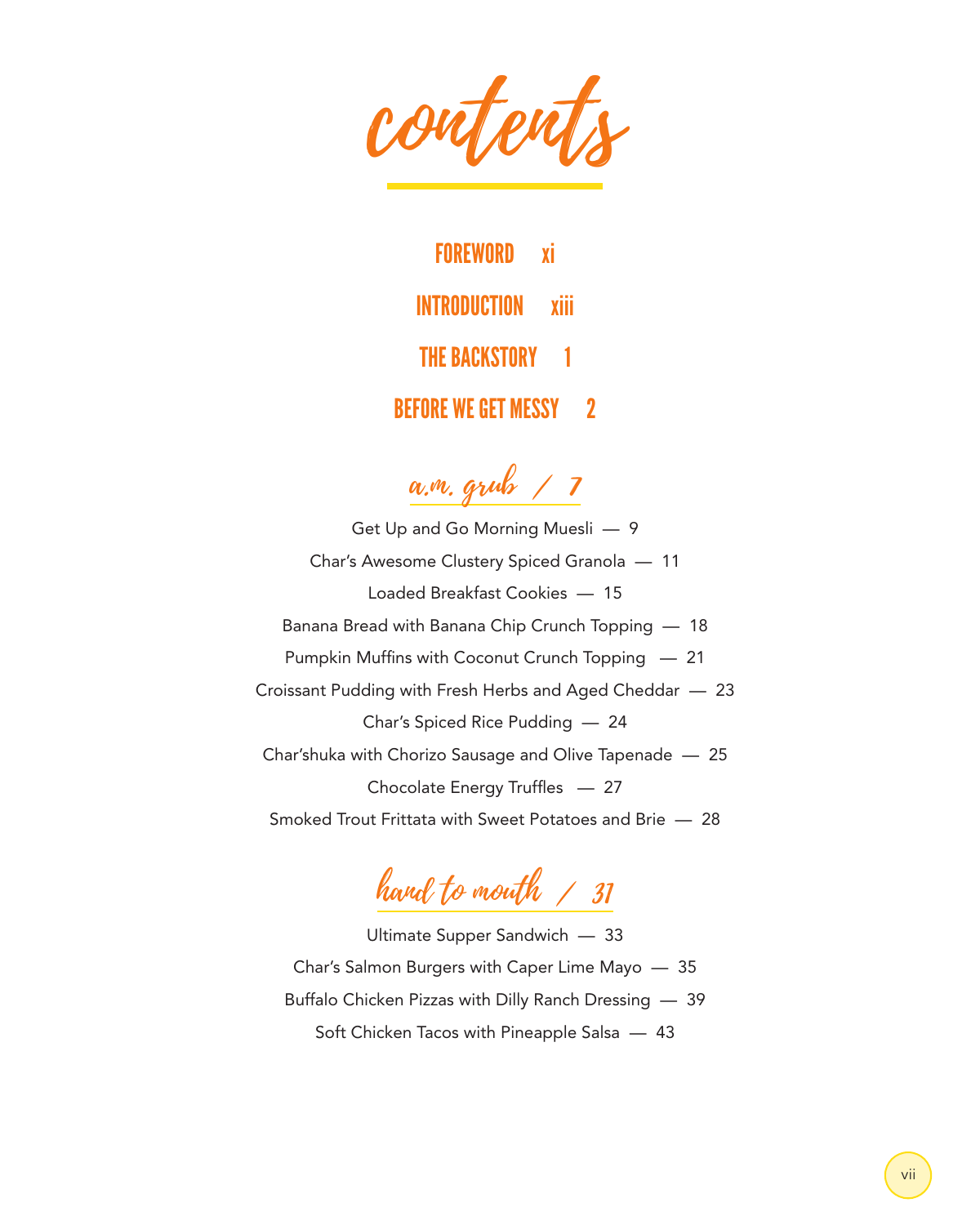Lemon Walnut Tuna Melts — 45 Lamb Char'warma — 47 Sweet Pea Pesto White Bean Dip — 49 Pumpkin and White Bean Dip — 51 Cheesy Eggplant Pull-Apart Fingers — 53

char grilled & sides / 55

Brie Stuffed Pork Burgers with Maple Mustard Glaze — 56 Arugula and Cantaloupe Salad with Honey Jalapeño Dressing — 59 Char's Cheddar Stuffed Beef Burgers — 60 Crunchy Lime Slaw — 61 Blueberry Turkey Burgers with Sweet Horseradish Sauce — 63 Tangy Tabbouleh Salad — 65 Sloppy Lamb Burgers with Olive Tapenade and Lemon Yogurt — 67 Fennel, Apple, and Sweet Pea Salad — 69 Curry Chicken Thighs with Mango Ginger Sauce — 71 Turmeric and Dried Cherry Couscous — 73

my kinda diet food / 75

Charlicious Salad with Sweet Ginger Dijon Dressing — 77 Roasted Squash and Kale Salad — 79 Curried Cauliflower and Arugula Salad — 81 Greens, Roasted Beets, and Goat Cheese Salad — 82 Roasted Carrot and Parsnip Fries with Crumbled Feta and Mint — 83 Spaghetti Squash with Sage Butter, Dried Blueberries, and Grilled Sausage — 85 Char's Tex-Mex Rice Salad — 87 Tomato and Peach Salad with Garden Fresh Herbs — 89 Roasted Potatoes with Garlic Mayo — 90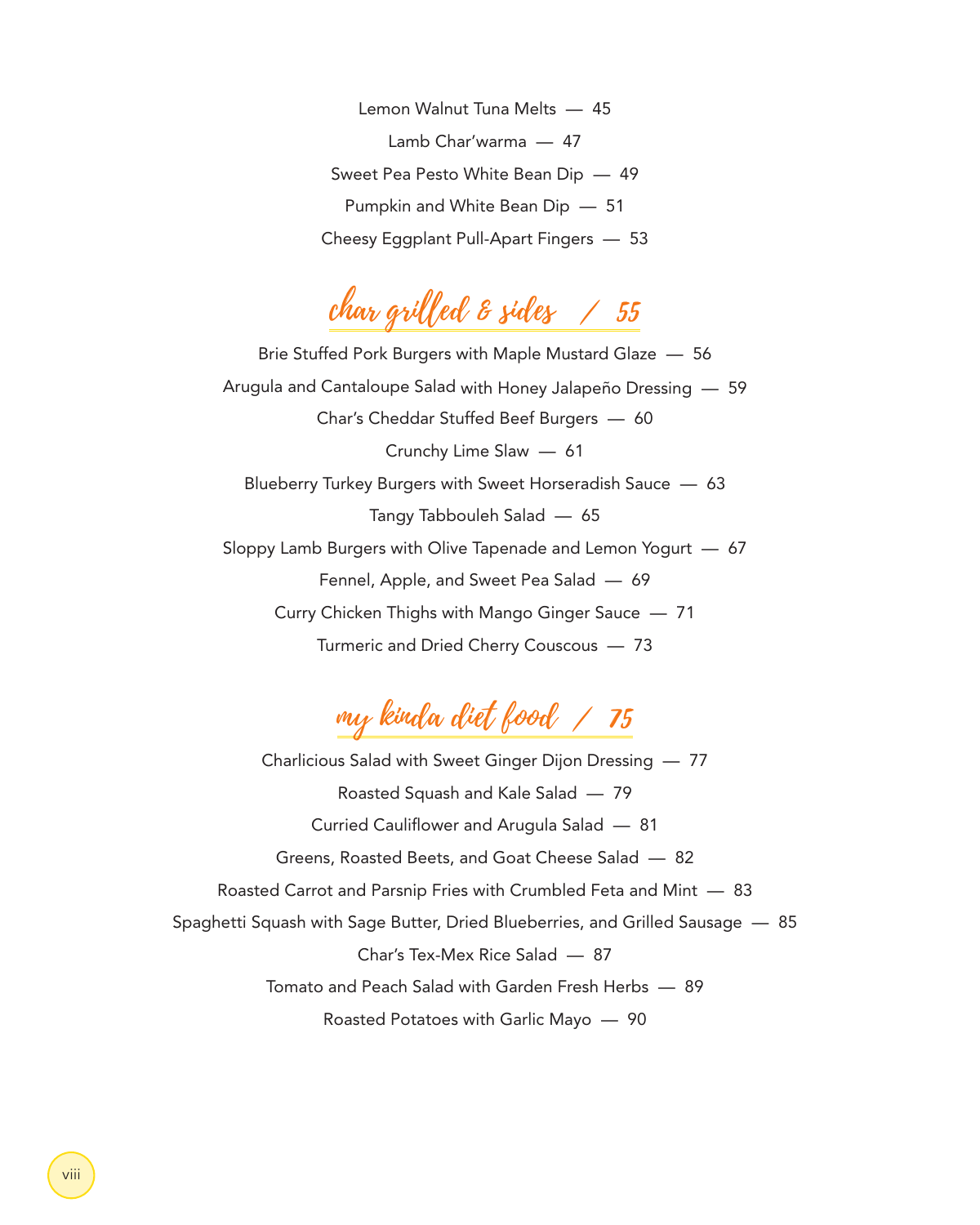bowlicious / 91

Curried Pumpkin Slow Cooker Stew — 93 Turkey Shepherd's Pie with Sweet Potato Topping — 94 Spiced Carrot and Cashew Soup — 97 Rutabaga and Apple Soup — 98 Char's 20-Minute Pad Thai — 99 Char's Cheesy Pesto Pasta Bake with German Salami — 100 Simplest Supper Ever — 103

## have your cake & eat it too / 105

Grilled Chocolate Sandwiches — 107 Mile-High Caramel S'mores Bars — 109 Vanilla Bean Cheesecake with Gingersnap Crust — 113 Lemon Berry Mascarpone Trifle — 115 Spicy Black Bean Brownies with Caramel Mascarpone Frosting — 119 Caramel Mascarpone Frosting — 120 Family Favourite Frozen Citrus Pie — 121 Coconut Rum Blondies — 123 Gingerbread Fudge — 125 Strawberry Ginger Refrigerator Cake — 127

simple recipes that will "wow" / 129

Caramel Covered Brie with Dried Fruit and Nuts — 131 Char's 20-Minute Seafood Chowder — 132 Risotto Three Ways — 135 Basic Risotto — 135 Pumpkin Risotto — 137 Sweet Pea Pesto Risotto — 137 Caramelized Onion and Sage Risotto — 137

Whipped Sweet Potato Casserole with Caramelized Onions and Blue Cheese — 139